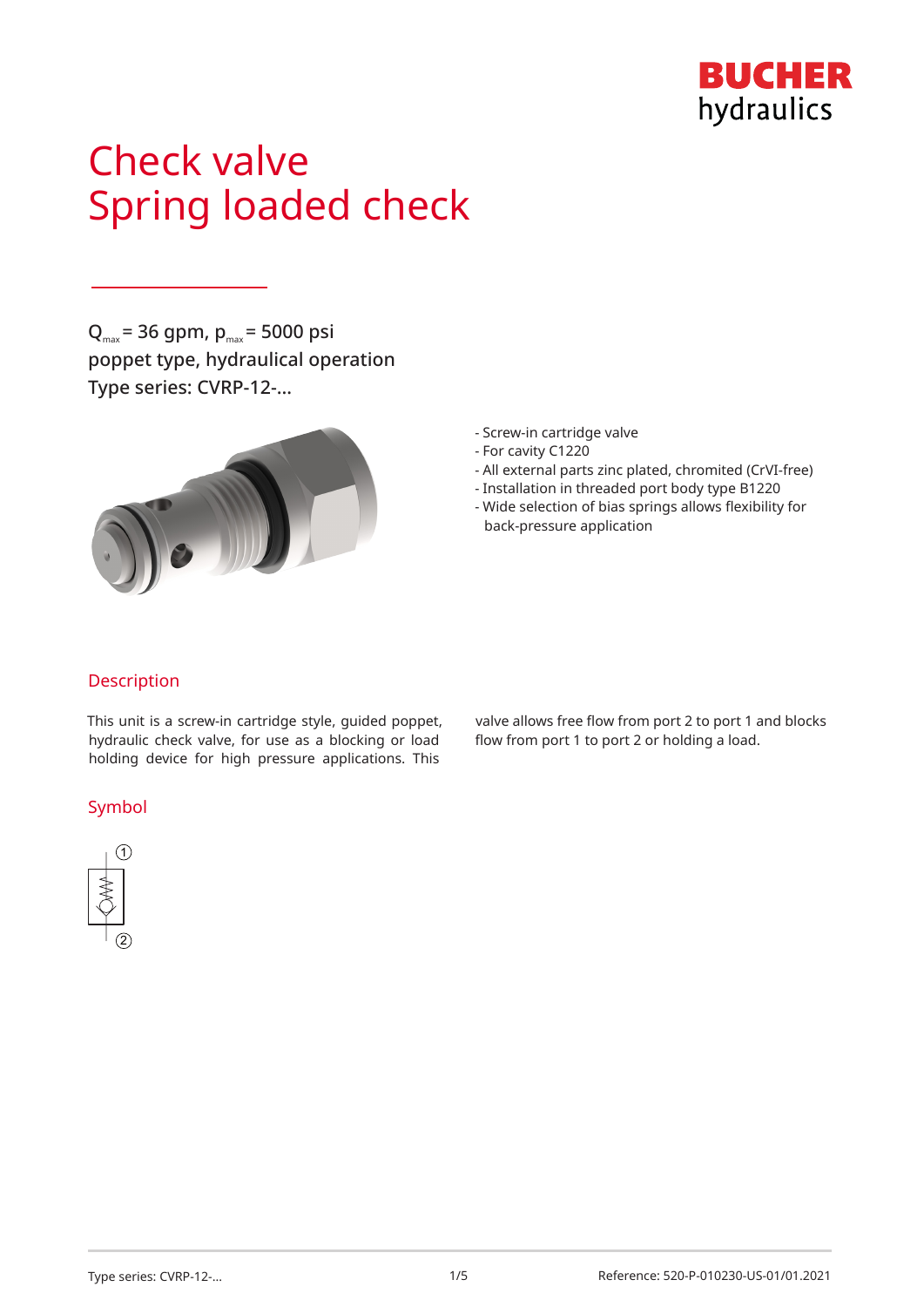

### Technical data

| <b>General Characteristics</b> | Description, value, unit                              |
|--------------------------------|-------------------------------------------------------|
| Function group                 | Check valve                                           |
| Function                       | Spring loaded check                                   |
| Design                         | Screw-in cartridge valve                              |
| Controls                       | hydraulical operation                                 |
| Characteristic                 | poppet type                                           |
| Construction size              | SAE 12 / nominal size 10                              |
| Thread size                    | 11/16-12 UN-2A                                        |
| Mounting attitude              | unrestricted                                          |
| Weight                         | $0.50$ lb                                             |
| Cavity acc. factory standard   | For cavity C1220                                      |
| Tightening torque steel        | $72.5$ ft $\cdot$ lb                                  |
| Tightening torque aluminium    | 57.5 $ft·lb$                                          |
| Tightening torque tolerance    | ± 5%                                                  |
| Minimum ambient temperature    | $-22 °F$                                              |
| Maximum ambient temperature    | $+248 °F$                                             |
| Surface protection             | All external parts zinc plated, chromited (CrVI-free) |
| Available seal types           | several seal types available, see ordering code       |
| Seal kit order number          | NBR: SKN-1221 / FKM: SKV-1221                         |

| <b>Hydraulic Characteristics</b>                                              | <b>Description, value, unit</b>                                                     |
|-------------------------------------------------------------------------------|-------------------------------------------------------------------------------------|
| Maximum operating pressure                                                    | 5000 psi                                                                            |
| Maximum flow rate                                                             | 36 qpm                                                                              |
| Flow direction                                                                | see symbol                                                                          |
| Hydraulic fluid                                                               | All general purpose hydraulic fluids such as MIL-H-5606, SAE-<br>#10, SAE-#20, etc. |
| Minimum fluid temperature                                                     | $-13 °F$                                                                            |
| Maximum fluid temperature                                                     | $+176$ °F                                                                           |
| Viscosity range                                                               | 10  500 mm <sup>2</sup> /s (cSt)                                                    |
| Recommended viscosity range                                                   | 15  250 mm <sup>2</sup> /s (cSt)                                                    |
| Minimum fluid cleanliness (cleanlineless class according to ISO<br>4406:1999) | class 18/16/13                                                                      |
| Internal leakage flow rate                                                    | 5 drops/min maximum at 5000 psi                                                     |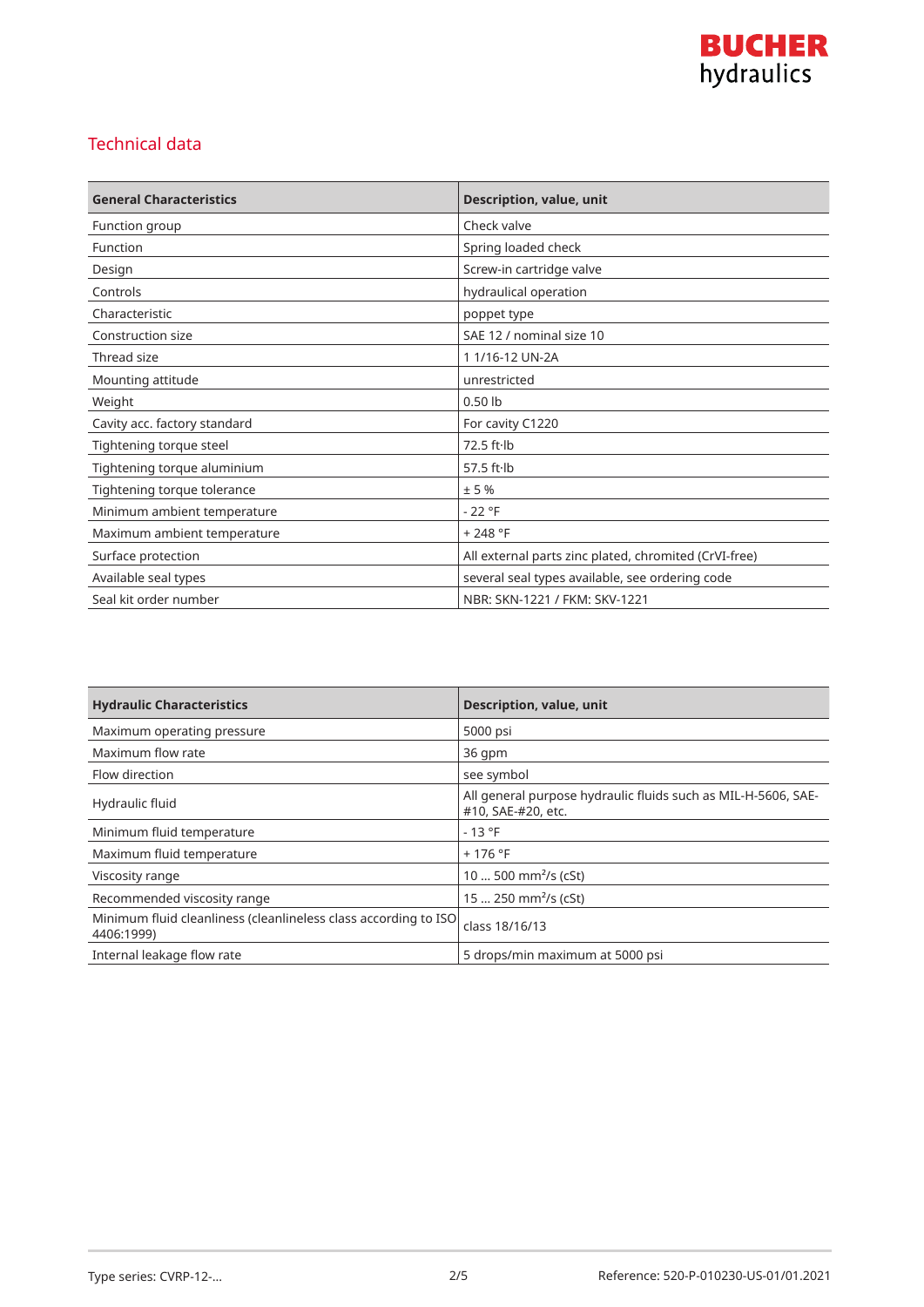

## Performance graphs

measured with oil viscosity 28.5 mm²/s (cSt)

Δp = f (Q) Pressure drop-flow rate characteristic∆p [psi (bar)] 500 (35)  $\frac{520 - PG - 0.060}{\sqrt{1 - 0.060}}$  $3)$ 

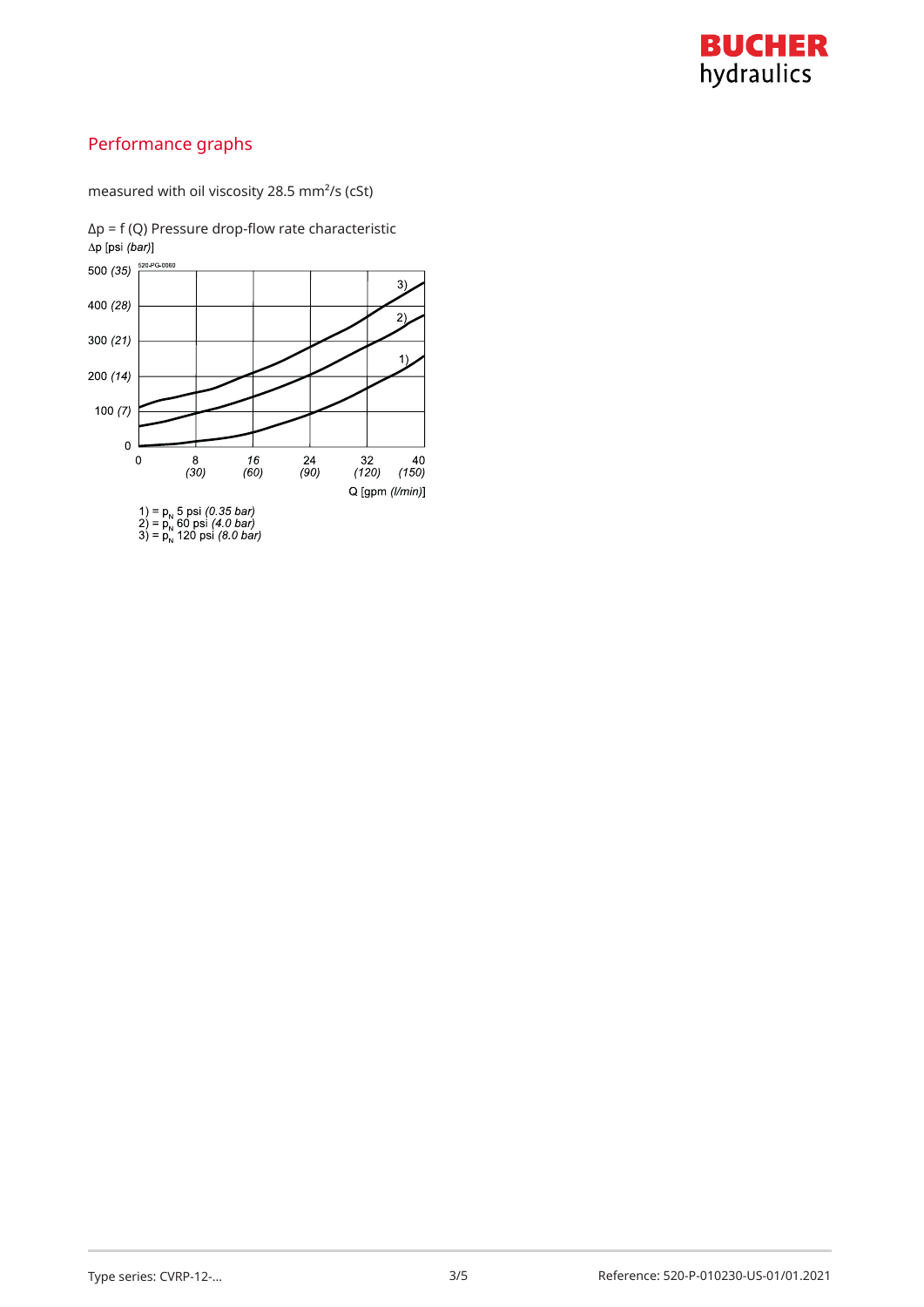

#### Dimensions and sectional view

**Beispiel für die Masseinheit: Example for the dimensional units:**  $.031 = 0.031"$  inch I  $(0.79) = 0.79$  mm millimeter



#### Installation information

### **ATTENTION!**

Only qualified personnel with mechanical skills may carry out any maintenance work. Generally, the only work that should ever be undertaken is to check, and possibly replace, the seals. When changing seals, oil or grease the new seals thoroughly before fitting them.

## $\mathbf i$

#### **NOTE!**

The seals are not available individually. The seal kit order number can be found in the chapter "Technical data".



#### **NOTE!**

1) When fitting the screw-in cartridge valve, use the specified tightening torque. The value can be found in the chapter "Technical data".